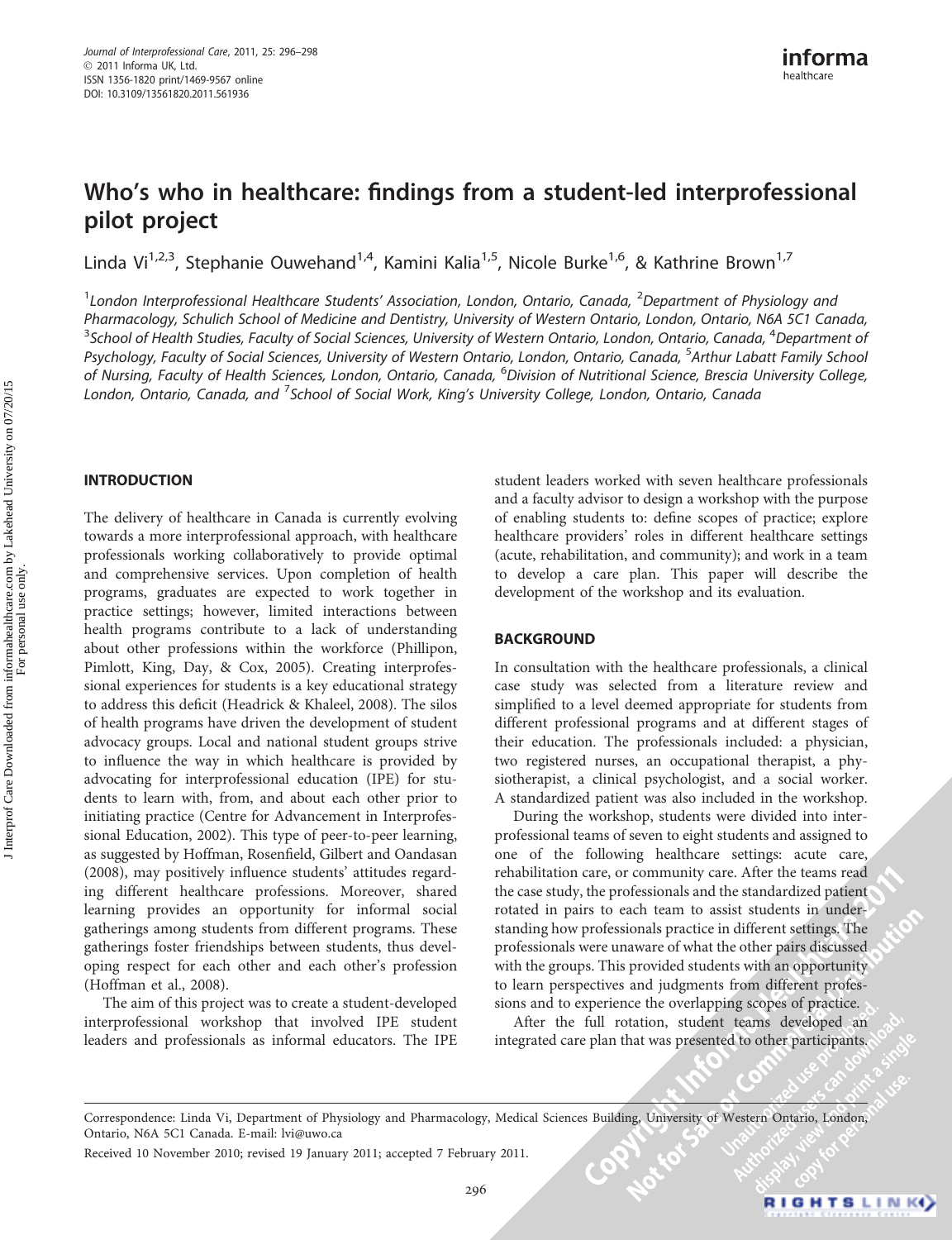By responding to three question prompts professionals provided informal feedback on each care plan, on what they found surprising, and on how well the students collaborated. The standardized patient provided informal feedback to the teams regarding their thoughts on how well they were involved in their own care planning. The workshop concluded with a group reflection conducted by a student facilitator.

# **METHODS**

### **Participants**

The sample consisted of 40 students (33 participants and 7 facilitators) who were invited to participate via various methods of mass communication, such as emails, a social networking website (Facebook), and advertisements posted in various campus locations. The workshop and the collection of information from participants conformed to the principles stated in the Declaration of Helsinki. Students voluntarily participated in the workshop, and provided informed consent for completion of the survey (World Medical Association, 2008). Twenty-seven participants voluntarily completed the post-workshop survey and represented the following programs: Health Sciences  $(n = 4)$ , Medical Sciences  $(n = 3)$ , Dietetics  $(n = 4)$ , Nursing  $(n = 6)$ , Occupational Therapy  $(n = 1)$ , Pharmacy  $(n = 1)$ , Physical Therapy ( $n = 3$ ), Respiratory Therapy ( $n = 3$ ), and Social Work ( $n = 2$ ). The workshop attracted students with and without previous exposure to IPE (59% and 41%, respectively).

#### Data collection and analysis

The workshop evaluation was conducted using a selfreported survey consisting of questions scored on a 5-point Likert scale. The student surveys were self-developed with survey questions modified from existing surveys used in previous IPE workshops offered by the Office of Interprofessional Health Education and Research at the University of Western Ontario. Due to the small sample size, statistical analysis was not conducted on this dataset. General trends revealed by this data were used to determine

participant satisfaction and perceptions of the efficacy of the workshop.

#### RESULTS

Survey results indicated that workshop participation strongly improved or somewhat improved the majority of students' awareness of the various professional roles in healthcare (88.9%) (Table I). Most students reported that exploring the three healthcare settings was beneficial and improved their understanding of how professional practice varies depending on the setting and the patient's progress along the care continuum (81.5%). Additionally, students indicated that providing a clinical case study enhanced this learning experience (85.2%).

The healthcare professionals and standardized patient provided feedback that the interactive peer-to-peer learning strategy was an effective method of teaching roles in healthcare. All workshop attendees indicated an interest in participating in future student-led IPE events.

## DISCUSSION AND CONCLUSION

The workshop evaluation suggests that students found this interactive event to be informative in highlighting similarities and differences in scopes of practice between professions. Interprofessional student-led initiatives, such as this workshop, continue to play a vital role in preparing students for practice. For example, Hoffman et al. (2008) discussed how student-led initiatives increased the willingness to collaborate in health professional practices and led to the sustainability of IPE initiatives and learning, while Cooper MacMillan, Back, and Paterson (2009), reported how students realized the value of IPE initiatives; however, they felt that current methods are not successful since these methods are often forced. Rosenfield, Oandasan, and Reeves (2009) went on to suggest that the mandatory nature of IPE may have inadvertently impacted participants' interest in attending future events. This current study, in contrast, suggests that voluntary student-led initiatives that focus on peer-to-peer learning may

|  |  |  |  |  |  |  |  |  | Table I. Student responses to survey questions represented as percentages $(N=27)$ . |  |  |  |
|--|--|--|--|--|--|--|--|--|--------------------------------------------------------------------------------------|--|--|--|
|--|--|--|--|--|--|--|--|--|--------------------------------------------------------------------------------------|--|--|--|

|                                                                                                                                      | Percent responding   |          |              |       |                 |                            |  |  |
|--------------------------------------------------------------------------------------------------------------------------------------|----------------------|----------|--------------|-------|-----------------|----------------------------|--|--|
| Questions                                                                                                                            | Strongly<br>disagree | Disagree | Neutral      | Agree | Strong<br>agree | N <sub>o</sub><br>response |  |  |
| 1. This event helped to improve my awareness of other<br>professions' roles in healthcare.                                           | $\Omega$             | 7.4      | 3.7          | 33.3  | 55.6            | $\Omega$                   |  |  |
| 2. Considering the three settings improved my<br>understanding of how others' roles may vary<br>dependent on the healthcare setting. | 3.7                  | 3.7      | 11.1         | 40.7  | 40.7            | $\mathbf{0}$               |  |  |
| 3. Providing a case study enhanced this learning<br>experience.                                                                      | 3.7                  | $\Omega$ | 11.1         | 14.8  | 70.4            | $\Omega$                   |  |  |
|                                                                                                                                      | Yes                  |          | No           |       | No response     |                            |  |  |
| 4. Was this your first interprofessional education event?                                                                            | 40.7                 |          | 59.3         |       | $\Omega$        |                            |  |  |
| 5. Would you attend an event like this in the future?                                                                                | 88.9                 |          | $\mathbf{0}$ |       | 11.1            |                            |  |  |